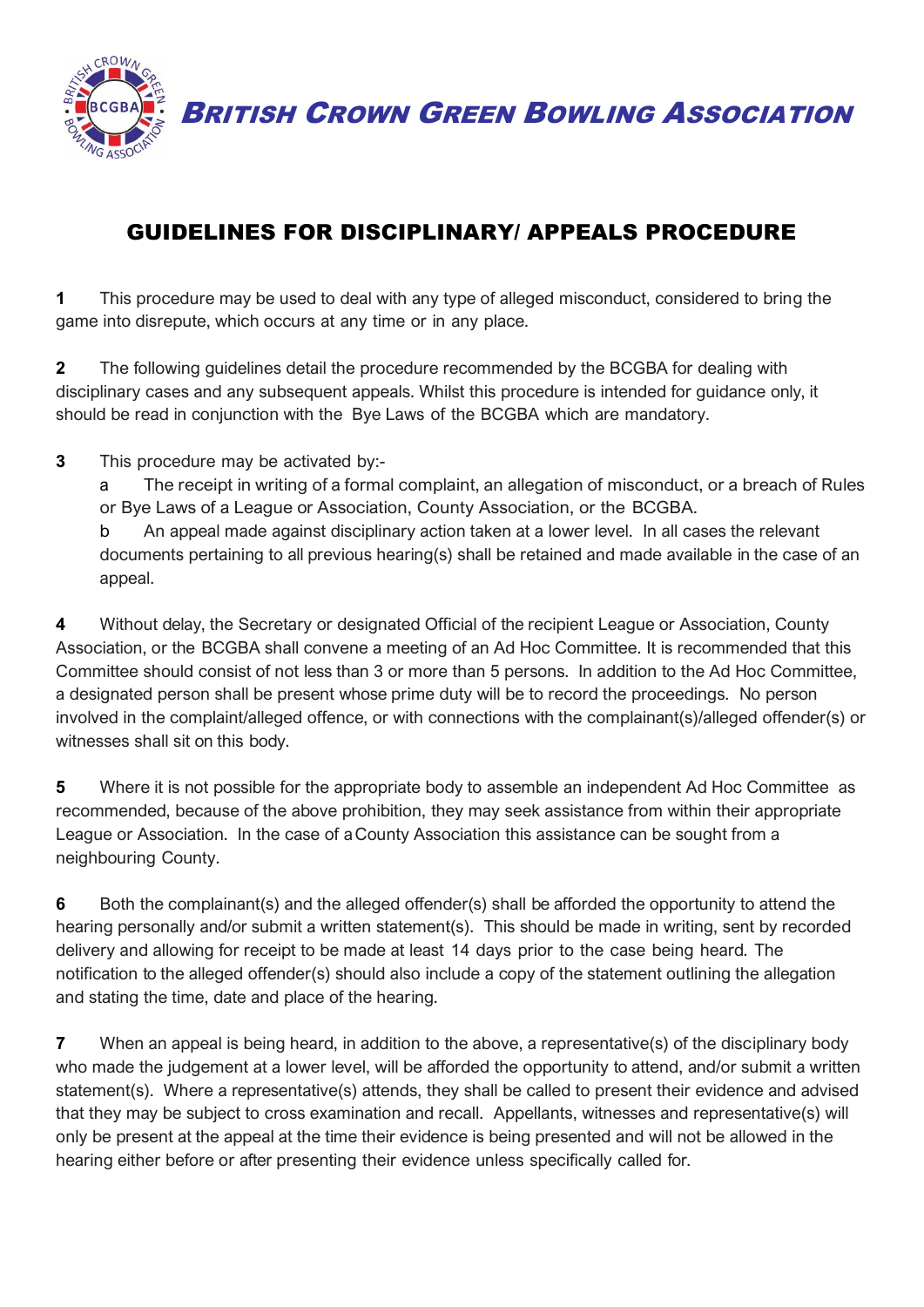**8** Both complainant(s) and the alleged offender(s) shall be afforded the opportunity to submit evidence and call witnesses to support their case and character. The body hearing the case also have the right to call independent witnesses should they consider this appropriate.

**9** In the case of an appeal, new witnesses may be called upon, or fresh evidence submitted at any point in the chain of appeal. In the event of either party wishing to introduce fresh evidence, the other party and the disciplinary body hearing the appeal shall be notified and furnished with a copy of such evidence prior to the hearing.

**10** Prior to any hearing, copies of all pertinent documents and signed statements should be supplied to every member of the appointed disciplinary body.

**11** It is suggested that the hearing should proceed as follows:

a Members of the disciplinary body to meet in closed session in order to review the main points of the case placed before them, familiarise themselves with the witnesses who are to appear and to determine the order in which these witnesses are to be called.

b Witnesses to be called, usually individually before the disciplinary body. They should be informed that they may be subject to cross examination and recall. Members to note down any points considered to be significant.

c A short period to be allowed between witnesses in order to allow members to interchange notes and views.

d After all witnesses have been heard, any written statements which have been submitted, to be read and accepted as evidence.

e All the evidence given to be reviewed. In order to resolve anomalies it may be necessary at this point to recall witnesses for further cross examination.

f A verdict reached, preferably by consensus. If consensus cannot be achieved, the verdict to be decided on a majority vote. The major factors which decided the final decision to be agreed and recorded. This record not to be published but to be held on file together with all the presented written evidence, pending any possible appeal.

g All relevant antecedents and precedents should then be considered.

h The members of the disciplinary body should then agree the exact wording of the verdict to be delivered. When a decision taken by a disciplinary body lower than the BCGBA involves a period of suspension it shall state within the verdict whether or not it intends to recommend to the next higher level of authority that the area of suspension be extended, and when such recommendation is made to a County Association whether or not it intends to recommend that it be further extended by the BCGBA.

I When it is considered possible to announce the verdict immediately after the hearing, announcement shall be made to the complainant(s) and the alleged offender(s) separately by reading the statement agreed.

j In any event, within seven days after the hearing, the verdict to be forwarded in writing, sent by recorded delivery, to both the complainant(s) and the alleged offender(s). Inform the appropriate party of their rights to appeal and to whom the appeal must be made.

**12** Both the complainant(s) and the alleged offender(s) shall have the right to appeal. Notice of the appeal to be made in writing within 21 days of the hearing, in accordance with the Bye Laws of the BCGBA.

**13** If the verdict involves a term of suspension, it shall commence 21 days after the hearing unless an appeal has been made. If that appeal shall subsequently fail, the term of suspension will commence 21 days after the appeal hearing, unless a further appeal is made to the next higher level of administration. This guideline may be disregarded in instances where the disciplinary body considers that the seriousness of the offence requires immediate suspension.